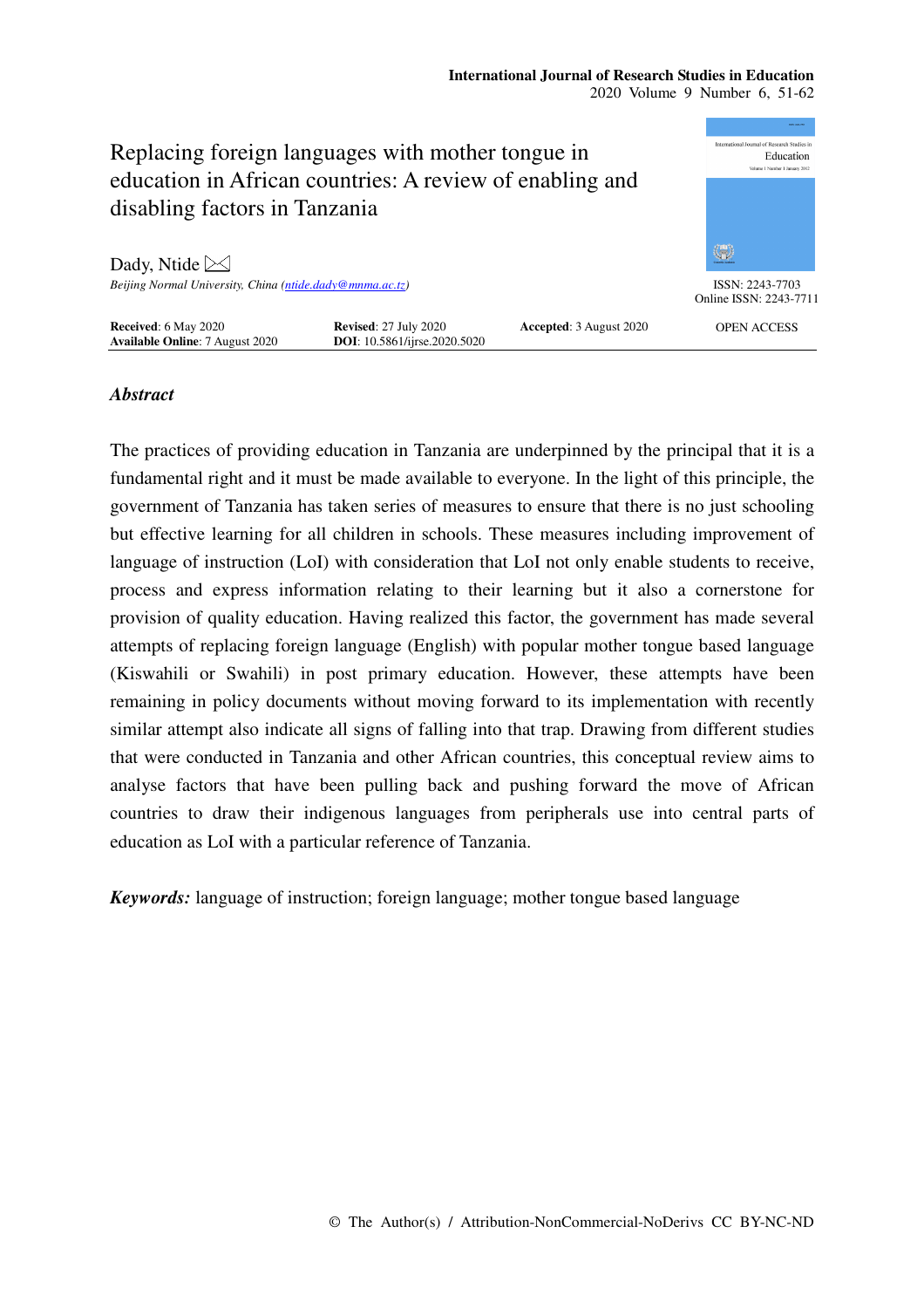# **Replacing foreign languages with mother tongue in education in African countries: A review of enabling and disabling factors in Tanzania**

#### **1. Introduction**

For the past many years, the choice of language of instruction (LoI) in education has been an unending debate particularly in multilingual African countries. Two dominants opinions are on whether to adopt first language or other foreign language like English, French or Portuguese as medium of instruction in schools. Closely to that is further debate of when using first language and foreign languages (De Klerk, 2002; Tollefson, 2002). Prior to colonization, the choice of LoI was not a challenge in African countries due to the reason that each community was having its own native language that was used in educating their children. This means that the usage of a language that cut across all communities irrespective of their linguistic variations was brought by colonialism and Western education in African countries (Alidou, 2004). Since then, schools were established and students were often grouped together regardless of their language variations. Foreign languages were chosen as languages of instructions in schools as a main strategy of overcoming the challenge of multilingual in classrooms (Komba & John, 2015). Consequently, African countries languages inherited languages of countries that colonized them. In this case, English became medium of instructions in many countries that were colonized by British including Tanzania and the same case happened to other languages in other African countries (Mazrui, 2002; Wolf & Igboanusi, 2006).

Rubagumya (1990) notes that, after attainment of its independence, African countries took different paths in their use of official languages and LoI whereby some countries decided to use one official language and LoI and other social services. Also, some of countries opted to make multiple languages as official languages. These African countries including Nigeria Zambia and South Africa where numerous mother tongues based languages were accepted to be used for official purposes including education (Rubagumya, 1990). Nigeria in particular, made use of more than 800 indigenous languages which make a country to be leading multiethnic and multilingual country in Africa. Among these languages, eight languages were made official language as well as English and were used as LoI up to university level. In the same vein, South Africa recognized 11 languages as official language and language of teaching and learning in schools (Rubagumya, 1994).

Recently, majority of African countries are using French, Portuguese and English as LoI in schools in all classes and in some of early classes for some countries. In this context, mother tongue based language are considers as outsiders in provision of quality education in many countries (World Bank, 1995). As Mose (2017) notes, there are only eight countries that use mother tongue based language as formal LoI. These countries include Chad, Nigeria, Zimbabwe, Tanzania, Ethiopia, Somalia, Sudan and South Africa. Among these countries, Tanzania is the only country which has successfully used mother tongue based language of instruction in all grades of primary grades. The use indigenous languages have been challenged by some African scholars. These scholars pointed out that the issue of language is very complex in some countries and they have to inherit languages of their colonizers after independence as a neutral language that offer common basis (Mose, 2017). Even encouragement from international organizations to use first language in primary education was challenged by scholars like Mazrui and Mazrui (1995) with a view that this move was likely to further underdeveloped African countries. Other scholars, (e.g Bamghose, 2000), to mention but few, raises concerns on the use of African indigenous languages by put forward challenges related to shortage of books, terminologies and teachers as well as parental influences.

However, the reasons provided above have been challenged by international agencies and scholars from Africa and outside of the continent who regards it as mere arguments (Cummins, 2000; Wolf & Igboanusi, 2006). These was done by putting together a range of studies that were conducted within Africa, America and Asia that proved how useful indigenous languages are in bring effective and efficient learning especially in elementary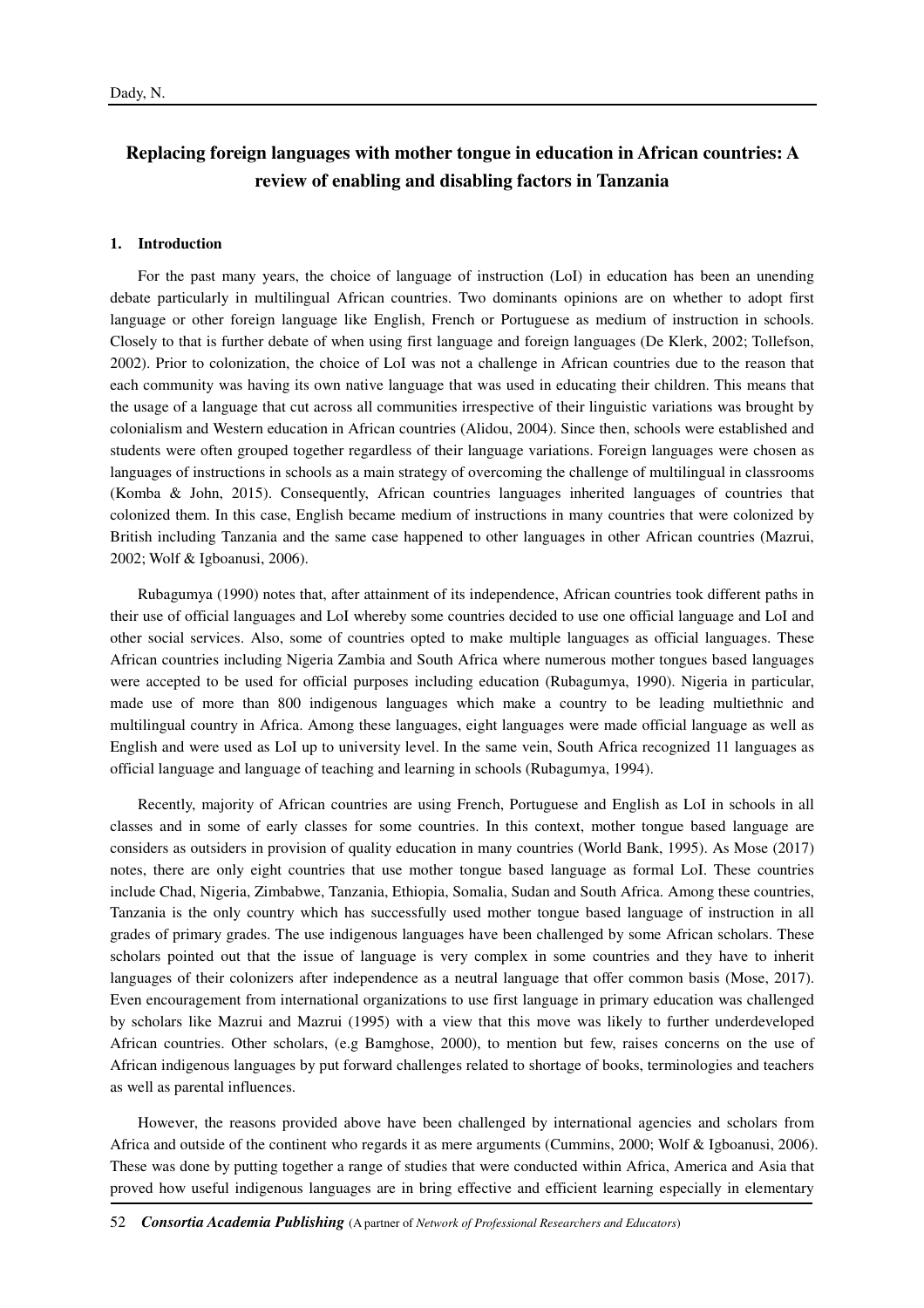education. Given a plethora of facts and arguments that supports the use mother tongue as steering force towards provision of quality education; some of African countries for instance Tanzania embarked on a move towards the use of Kiswahili in all level of education by putting it in policy statements without moving forward to actual implementation of making Kiswahili a LoI in all levels. This is vivid in current move where the new Education and Training Policy directs Kiswahili should replace English to be LoI in all levels of education (Ministry of Education, 2014).

## *1.1 Historical context of language and language in education in Tanzania*

Tanzania (officially known as the United Republic of Tanzania) is located in East Africa within African Great Lakes Region. The country was formed after unification of Tanganyika and Zanzibar in 1964. The country, like many other African countries comprised a diverse population. "There major racial groups include African (who constitute the majority), Asians (originally from Arabia and Indian sub-continent) and Caucasians (mainly British and other Europeans)" (Rwezaura, 1993, p. 31).

Tanzania has loads of first languages like many other African countries with more than 127 languages which make it the most linguistically diverse among East African countries. Kiswahili "commonly known as Swahili in the West" is the lingua franca which is spoken by majority of Tanzania the situation which distinguishes this country with other East African countries. Kiswahili is closely related with other native languages in Tanzania as they are all of Bantu origin by its vocabularies and structures and it also lend a lot of vocabularies from Arabic due to trades that were conducted between Tanzanians and Arabs (Rwezaura, 1993). Kiswahili is the first and second languages of majority of people in Tanzania. In the year 2004 it was estimated by National Kiswahili Council that Kiswahili was at least second language to almost all Tanzanians (Broke-Utne, 2005).

Tanzania was colonized by Germany and British and it was during this time when the use of Kiswahili got some official status. This happened during late  $17<sup>th</sup>$  century when Kiswahili was made a language of instructions in all primary schools and in colonial administration. This decision was reached after a debate of a language to be used between Kiswahili and Germany and at the end Kiswahili was chosen to be language of instructions in schools (Rubagumya, 1991). However, Roy-Campbell (2001) establish that this decision has been a subject of questions with a view that the decision that were made Germany aimed at preventing Tanzanians to learn German so that they can develop feelings of being equal with Germans. On the other hand, the main focus of education provided by Germans was to prepare Tanzanians to hold different administrative positions so Kiswahili was chosen as it was a language that majority of people could have understand during that time. This promotion of Kiswahili was a very important step for the growth of Kiswahili into a lingua franca of Tanzania (Roy-Campbell, 2001).

During British rule in Tanzania (1918-1961), they made English official language (Rubagumya, 1991). In the same vein, English was chosen by force to be a LoI and Kiswahili was completely degraded and being removed in curriculum. Difference coercive measures were taken in order to stress the use English that including punishments that was done for students who did not use particularly English in private schools (Rubagumya, 1991). Notably, the measures to promote the use Kiswahili began in 1930s when majority of people used it in their communications. During this time, Inter-Territorial Language Committee was established and it was mainly in charge of standardizing the use of Kiswahili and produced learning materials including dictionaries and books in East Africa (Vavrus, 2002). Then, the former President and father of the nation the late Julius Nyerere took measures of making Kiswahili a pan-Tanzania language. He used Kiswahili in his campaigns for political freedom by uniting and mobilizing mass of people from all corners of the country (Rubagumya, 1990). From this move we can get a lesson that "African languages have the same potential to serve as a pan-national language as any other language, and unification can be made to happen if there is political will to create and enforce the necessary policies and strategies" (Babaci-Wilhite, 2013, p. 5).

During independence Kiswahili has already been accepted as a unifying and widely acceptable language, as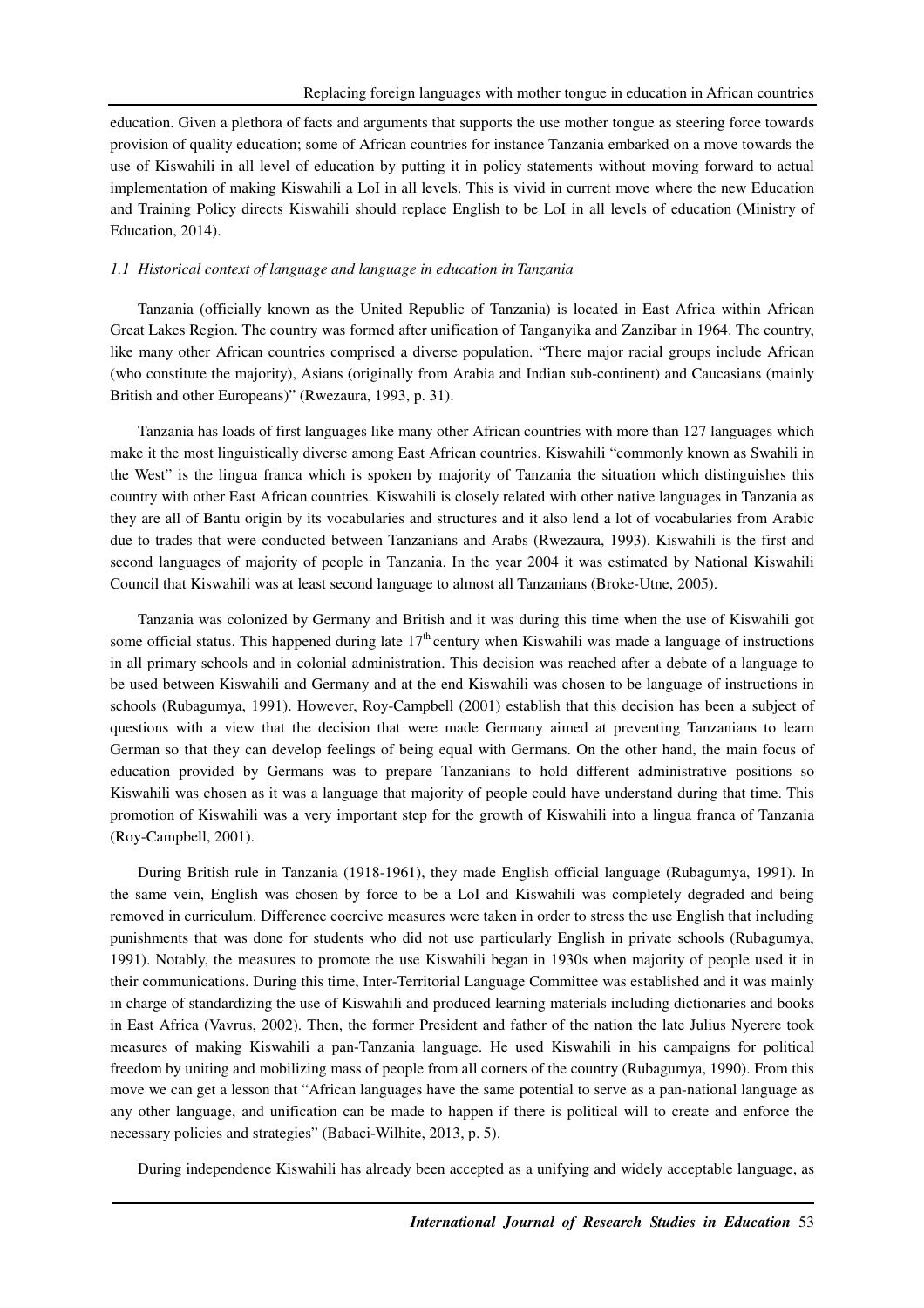Rwezaura, (1993, p. 32) notes, "It cannot be doubted therefore, that by independence in 1961, Kiswahili had attained a high degree of political prestige as well as wide acceptability in the whole country. Even more significantly, Kiswahili was not clearly associated with a particular ethnic group and hence its use did not provoke any of the political problems associated with ethnic domination". After attainment of its independence, the use of Kiswahili continued to be supported by government under the leadership of the first president Nyerere as well political parties "Chama cha Mapinduzi (CCM) or Party of the Revolution and Tanganyika African National Union (TANU) (Vavrus, 2002, p. 357). He further clarify that President Nyerere visited a parliament and he delivered his speech in Kiswahili where he insisted the use of Kiswahili in offices. In due course, Kiswahili was made to be recognized as a national language. In the same vein, it was language of communication in government and became LoI in primary schools.

The use of Kiswahili as LoI in primary education was planned to be extended up to the first two years of secondary education by 1973 (Rubyaguma, 1990). Different policy makers were interested to replace English with Swahili in secondary education. In 1978 the study of Mlama and Materu that was commissioned by National Kiswahili Council put forward concerns on existing language policy and they look forward for language transformation (Lwaitama & Rugemalira, 1990). In 1992, the Presidential Commission on Education recommended Kiswahili to be LoI in secondary by 1985 (Lwaitama & Rugemalira, 1990).

While majority of stakeholders started to change their minds based on these recommendations, however, there were no immediate action that was taken to effect the recommendations put forward by Presidential commission (Rwezaura, 1993). Then, the Ministry of Education released official relating to the LoI that "Both languages, English and Kiswahili, will be used as media of instruction and English will be improved at all levels of education" (Ministry of education cited in Lwaitama & Rugemalira, 1990, p. 37). In the same year, President Nyerere gave a speech that stressed that English will continue to be language of instruction in schools in order to motivate and value the language in Tanzania (Lwaitama & Rugemalira, 1990).

Since independence to date, the structure of official language use and LoI has remained the same in Tanzania. In education system, students start to use Kiswahili as LoI in primary education and thereafter change to English in the entire post primary education. This system has been seen as an obstacle for provision of quality education necessary for the development of the country (Yogi, 2017). The main concern is fact that primary education cultivates students who are not adequately prepared to have command of English language which makes difficulties for them to do well in post primary studies where English is used as LoI. In the midst of these controversial, researchers and educational stakeholders called for changes by starting using Kiswahili as medium of instruction in all levels of education (Tibategeza & Plessis, 2018).

As a response, the Government of United Republic of Tanzania released 2014 Education and Training Policy on 13/ February/ 2015. The document provides a range of directions which aiming at enabling attainment of development goals including provision of quality education. In chapter three, the policy discusses about national languages and LoI. According to this policy, Kiswahili should be a LoI in all levels of education. On the other hand, the document acknowledges the importance of English and other foreign language due its high value at national, regional and international levels. Hence, the policy stipulates that the Government will strengthen the use of English language in teaching and learning in all levels of education but not as LoI (Ministry of education and Culture, 2014).

This move implies that, English is going to be replaced with Kiswahili as a LoI in all levels of education. When looking on push factors behind this transformation, we can find a plethora of empirical studies that advocating the need of using Kiswahili as a LoI in all levels of education as a mechanism of assuring effective teaching and learning and overall quality of education (Rubagumya 2003; Mpemba, 2007; Bikongoro, 2015). Closely to that, it is need of strengthening the usage of Kiswahili at national and international levels considering that Kiswahili language is one of the national treasures that need to be valued and embraced. It was viewed that the language has grown enough at international level to the extent that it can enable people to get knowledge and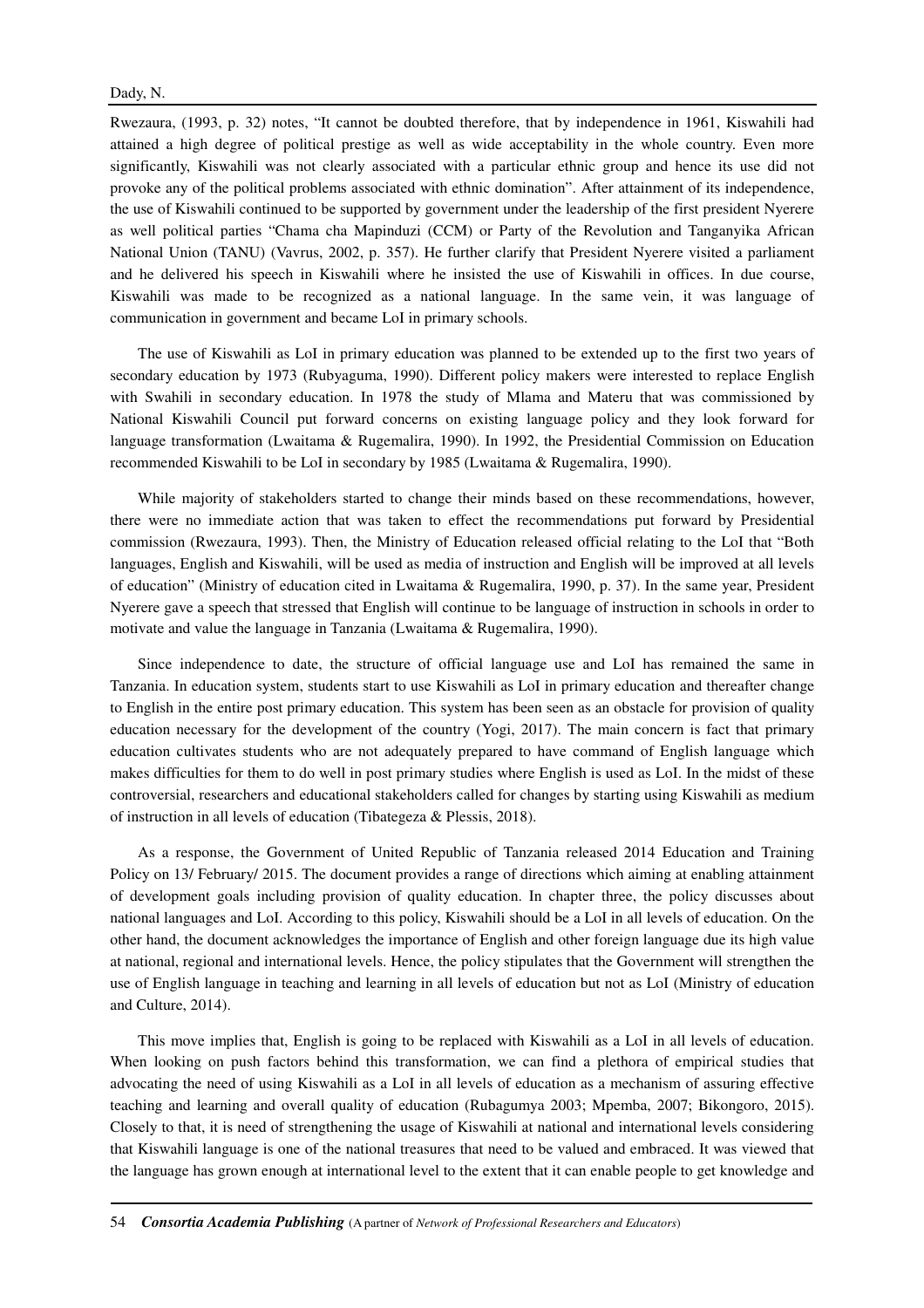skills in many areas including science and technology (Ministry of education and Culture, 2014).

However, it have been now five years since the Government launched the 2014 Education and Training Policy and Kiswahili is not yet used as a medium of instruction in post primary education which is contrary to what was stipulated in policy regarding LoI. When recalling Presidential commission of 1982 that suggested similar move for improvement of education in Tanzania, we can realize that this vision has existed for the past many years without being implemented. This implies that this unending dream of transition of changing a LoI, in this case, from foreign language (English) to first language (Kiswahili) have a lot of complications and challenges that acts as pulling factors and at the same time there is a range of factors that necessities the need of using first languages in education, the main inquiry of this review was done in the light of this situation in Tanzania with a consideration if Tanzania will succeed in this move it will be the first country in Africa to use its mother tongue based language in education.

### *1.2 Objectives of the study*

This study seeks to analyse factors that have been pulling and pushing the move of replacing foreign languages with mother tongue based language in education in African countries with a particular reference of Tanzania. It mainly draws on empirical studies that have been conducted in Tanzania and other African countries. The review was guided by the following lines of inquiry:

- $\triangleright$  What factors pushing forward the use of mother tongue based language in education in Tanzania and other African countries?
- $\triangleright$  What factors draws back attempts of using mother tongue based language in education in Tanzania and other African countries?

### **2. Methodology**

Methodological part of this study was tailored under qualitative review technique (Green, Johnson, & Adams, 2006). The process of review was done on articles whereby different electronic databases were accessed to accomplish this task. Reviewed electronic databases included but not confined to ProQuest, ScienceDirect, SAGE and JSTOR. Moreover, an author also included articles which were not from these electronic databases that were extracted from websites. The process of searching for pertinent articles were governed by key words whereby the author used key words including Tanzania, language of teaching and learning, Kiswahili language, English language, Kiswahili as a medium of teaching and learning and English as a medium of teaching and learning. Thereafter, different articles were found and the author carefully read the abstracts of all papers in order to come up with a final list of relevant articles. The process of finding final list of articles was carried out in the light of Weed's Methodological Guidelines for Review Papers (1999). The guideline establishes criteria of choosing appropriate documents for review with a consideration of criteria such as time of publication, form of publication (conference proceedings, peer reviewed), study. Ultimately, final list comprised 16 articles that explained about language of teaching and learning in Tanzania and other post-colonial countries and it served as a sole fountain of information that were required in this study. Table 1 below is the summary of the reviewed articles with information on authors as well as titles of the articles and reports.

### **Table 1**

| $\sigma$ $\sigma$ |                               |                                                                        |  |
|-------------------|-------------------------------|------------------------------------------------------------------------|--|
| No                | Author(s)                     | Article                                                                |  |
|                   | Altinyelken, Moorcroft, & van | The dilemmas and complexities of implementing language-in education    |  |
|                   | der Draai (2014)              | policies: Perspective from urban and rural contexts in Uganda          |  |
|                   | Babaci-Wilhite (2013)         | Local languages of instruction as a right in education for sustainable |  |
|                   |                               | development in Africa                                                  |  |
|                   | Bachore $(2014)$              | Learners' success in mother tongue based classroom instruction and the |  |
|                   |                               | attitudes and perceptions of school communities                        |  |

*Summary of the reviewed articles*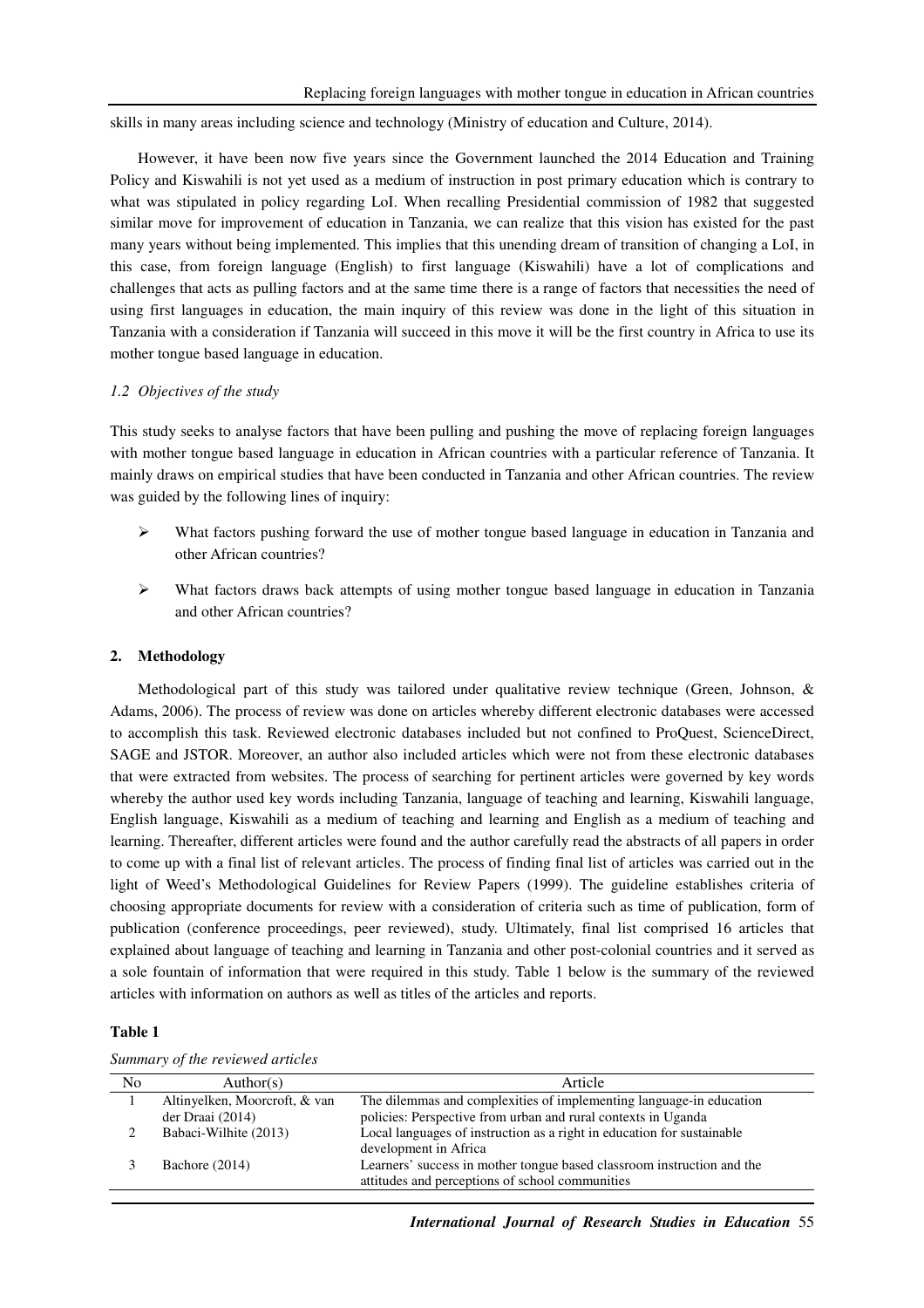**Table 1** …continued

| No             | Author(s)                                                                                                                                                                           | Article                                                                                             |
|----------------|-------------------------------------------------------------------------------------------------------------------------------------------------------------------------------------|-----------------------------------------------------------------------------------------------------|
| $\overline{4}$ | Bikongoro (2015)**                                                                                                                                                                  | The relevance of language policy for instruction and assessment of secondary                        |
|                |                                                                                                                                                                                     | education in Tanzania: A Comparative analysis between the former Swahili                            |
|                |                                                                                                                                                                                     | and English medium students                                                                         |
| 5              | Brock-Utne (2010)                                                                                                                                                                   | Research and policy on the language of instruction issue in Africa                                  |
| 6              | Brock-Utne (2012)                                                                                                                                                                   | Language policy and science: Could some African countries learn from some<br>Asian countries?       |
| 7              | Desai (2016)                                                                                                                                                                        | Learning through the medium of English in multilingual South Africa:                                |
|                |                                                                                                                                                                                     | enabling or disabling learners from low income contexts?                                            |
| 8              | Ndamba, van Wyk, & Sithole                                                                                                                                                          | Competing purposes: Mother tongue education benefits versus economic                                |
|                | (2017)                                                                                                                                                                              | interests in rural Zimbabwe                                                                         |
| 9              | Nomlomo & Vuzo (2014)**                                                                                                                                                             | Language transition and access to education: experiences from Tanzania and                          |
|                |                                                                                                                                                                                     | South Africa                                                                                        |
| 10             | Rubanza (2002)**                                                                                                                                                                    | Competition through English: The failure of Tanzania's language policy                              |
| 11             | Spernes $(2012)$                                                                                                                                                                    | I use my mother tongue at home and with friends-not in school                                       |
| 12             | Swilla (2009)**                                                                                                                                                                     | Languages of instruction in Tanzania: Contradictions between ideology, policy<br>and implementation |
| 13             | Tawiah-Mensah (2019)                                                                                                                                                                | The bilingual factor: Strategies to support teachers in the implementation of the                   |
|                |                                                                                                                                                                                     | mother tongue-based bilingual medium of instruction in Ghana                                        |
| 14             | Tibategeza & Plessis $(2018)$ **                                                                                                                                                    | The Prospects of Kiswahili as a medium of<br>instruction in the Tanzanian                           |
|                |                                                                                                                                                                                     | education and training policy                                                                       |
| 15             | Wolf $&$ Igboanusi (2006)                                                                                                                                                           | Empowerment through English-a realistic view of the educational promotion of                        |
|                |                                                                                                                                                                                     | English in post-colonial contexts                                                                   |
| 16             | Yogi (2017)**<br>$\mathbf{M}$ , $\mathbf{A}$ , $\mathbf{M}$ , $\mathbf{M}$ , $\mathbf{M}$ , $\mathbf{M}$ , $\mathbf{M}$ , $\mathbf{M}$ , $\mathbf{M}$ , $\mathbf{M}$ , $\mathbf{M}$ | Kiswahili or English: A policy analysis of language instruction in Tanzania                         |

*Note*. \*\*Studies conducted in Tanzania.

#### **3. Findings and discussion**

This section presents and discusses findings basing on collected information (reviews), this was done responding to the two questions that guided this review in the form of following themes:

# *3.1 Factors that pushing forward the use of mother tongue based language in education in Tanzania and other*

#### *African countries*

*Context of learning foreign languages in schools and out of schools*-The contexts in which majority of children learn foreign languages in most of African countries are not favorable for acquisition of second language. In relation to this, an example was cited by Desai (2016) on immigrant children in countries like United Kingdom and United States who learn English in ideal contexts for effective learning of language. In these settings children have wider exposure on English whereby people who surrounding them use it all time so children learn by hearing them when they are homes, schools, churches, playgrounds and other settings where their entire interactions are conducted in English.

Conversely, majority of children in Tanzania in particular and other African countries in general have been facing a daunting challenge of switching from using mother tongue based language in their daily life to foreign language in schools which has been a challenge for students in many African countries over years (Tawiah-Mensah, 2019). They only encounter foreign languages in formal settings like schools and offices while communications in environments likes schools, churches, playgrounds are done by mother tongue based language (Brock-Utne, 2010). This has caused majority of students to go to their schools with poor foundation of foreign languages which makes difficulty for them to learn it and be confident users as most of them comes to schools with backgrounds of other languages (Brock-Utne, 2010). The same case applies to Tanzania where Kiswahili is used as a first or second language by more than 95% of people and nearly all Tanzanians (99%) can speak this language Also, it is easy for majority of children to learn Kiswahili as they acquire it beside their ethnic languages which most of them are similar to Kiswahili as they all of Bantu origin which simplify the process of learning Kiswahili (Batibo, 1995 cited in Tibategeza & Plessis, 2018).

As a result, Rubanza (2002), compared the usage of English language among student in Tanzania as their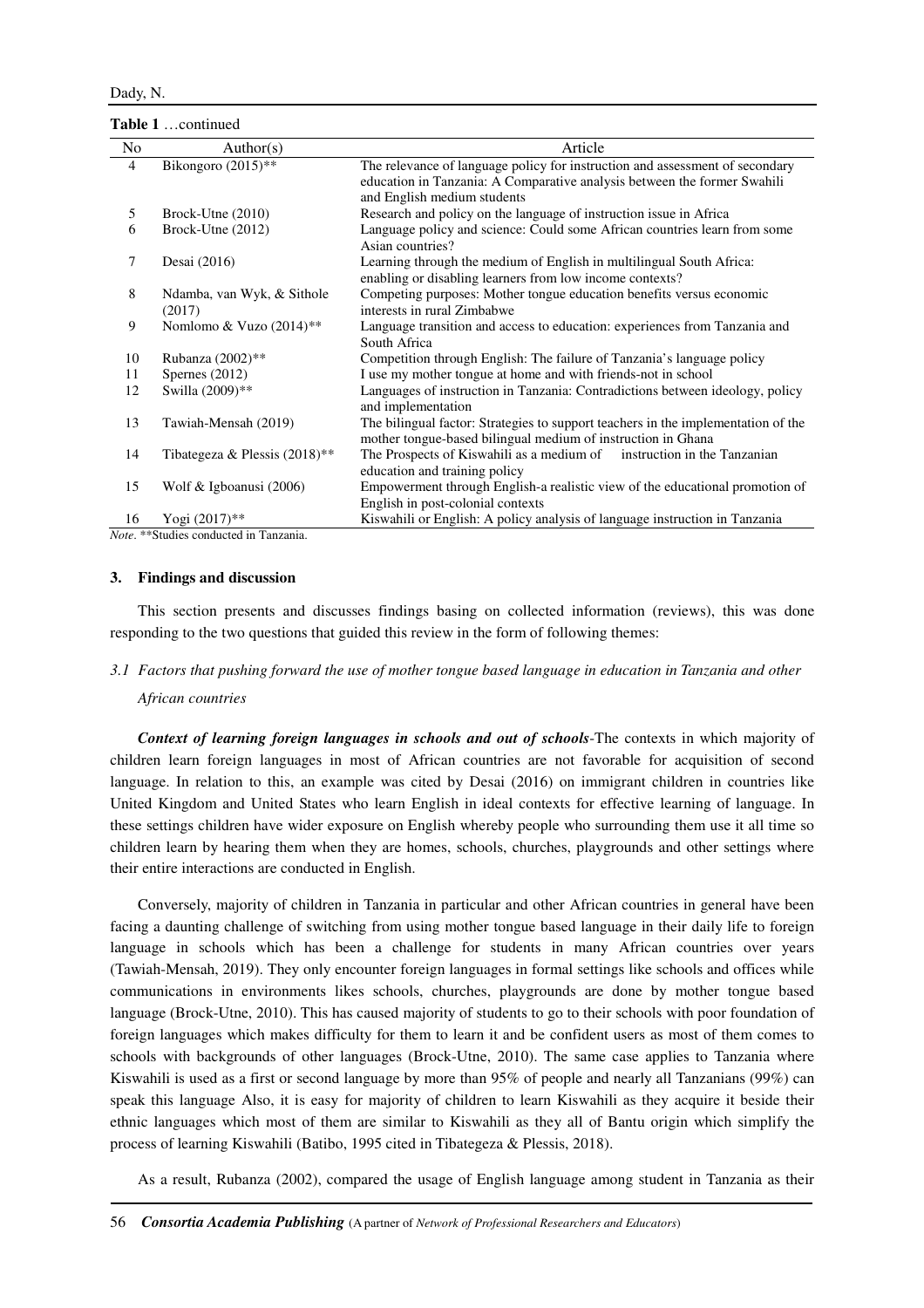school uniform whereby students use it when they are in schools and they cannot use it when they return back home. This is because majority of them are living in communities where English has no place. Back in the year 1984, Cripper and Dodd conducted a survey and reported that only 1% of students in secondary schools were in adequate level of using English language as a medium of communication in their studies in Tanzania. Similar to Tanzania, Broke-Utne (2000) cites another example of Namibia where English was made a LoI in many schools while it is only used by minority of people  $(1\%)$ . It is surprising to note that, large amount of newspapers in Namibia are published in English language. She put forward that this situation indicates majority of people are remained informed about important issues that goes on their countries and only few people from elite group are the one who benefited by getting information in daily newspapers.

*Positive results from empirical studies*-The adoption of mother tongue based language-MOI has been supported by many empirical studies that reported the significant effects of using mother language on effective learning in Tanzania and other countries (see Bikongoro, 2015; Brock-Utne, 2010; Desai, 2016; Nomlomo & Vuzo, 2014; Tawiah-Mensah, 2019). Prophet and Dow (1994) did a study in Botswana where a set of concepts of science were taught by using Setswana to an experimental group and similar concepts were taught to a control group by using English. The researchers investigated the understanding of these concepts and reported that students in junior secondary schools (Form 1) who were taught by using Setswana they understood well the concepts than their fellow students who were taught in English. Also, Mammimo (1995) did an experiment at the National University of Lesotho whereby students who incorrectly wrote statements in Chemistry examination were asked to express their views on similar examined content by using their mother tongue, and then the contents were translated by someone who understands that language into English. Then it was observed that their answers matched with reasonable Chemistry in many cases. This implies that, those students understood the concepts but fails to express it correctly by using English. In similar case, Bamghose (2005) reported a Yoruba experiment which was carried out in Nigeria. In this experiment it was reported that students who were taught in Yoruba over a long period of time performed well in their subjects which including English than those who were shifted in classrooms that were instructed in English after completion of their first three years of primary education.

*The influence of international agencies*-The use of mother tongue based language in education has been a topic of concern for international agencies; such UNESCO and UNICEF that emphasizes the use mother tongue as a gear towards effective learning and means of ensuring that children have the right to education without any discrimination. The advocacy on usage of mother tongue in teaching and learning is an example of education design of these two international organizations whose policies and practices have been directed towards right to education (Tibategeza & Plessis, 2018; Tawiah-Mensah, 2019). The emphases of international organizations are based on the reason that most of developing countries including Tanzania and other African countries are characterized by multilingual communities however most of their schools are taught by foreign languages (Tawiah-Mensah, 2019). Such system is known as submersion; a system where teaching and learning is conducted in languages which are not used by students and it is like holding a child under water by force (Skutnann-Kangas, 2000 cited in Kadhka, 2018). In this context, international agencies put forward that students who understand the language used in teaching and learning are in good position to follow instructions of their teachers and can acquire knowledge from different sources. Also, students can be active, interactive and participative in their learning which is a solid ground for understanding of subject matters. All these can be achieved when students, teachers and parents understand the LoI and it became possible for all them to play part in development of students and schools at large which forms a base for provision of quality education in schools (Brock-Utne, 2010; Ndamba et al., 2017).

*Inadequacy Proficiency of Teachers in English*-Yogi (2017) mentioned inadequacy proficiency of teachers in English as another factor that necessities adoption of using mother tongue based language in education in African countries. He holds view that this has made the problem of using English as medium of teaching and to be impenetrable in Tanzania because students cannot comprehend information that they receive from their teachers. Hence, teachers often opt to teach by using Kiswahili because by using this language they can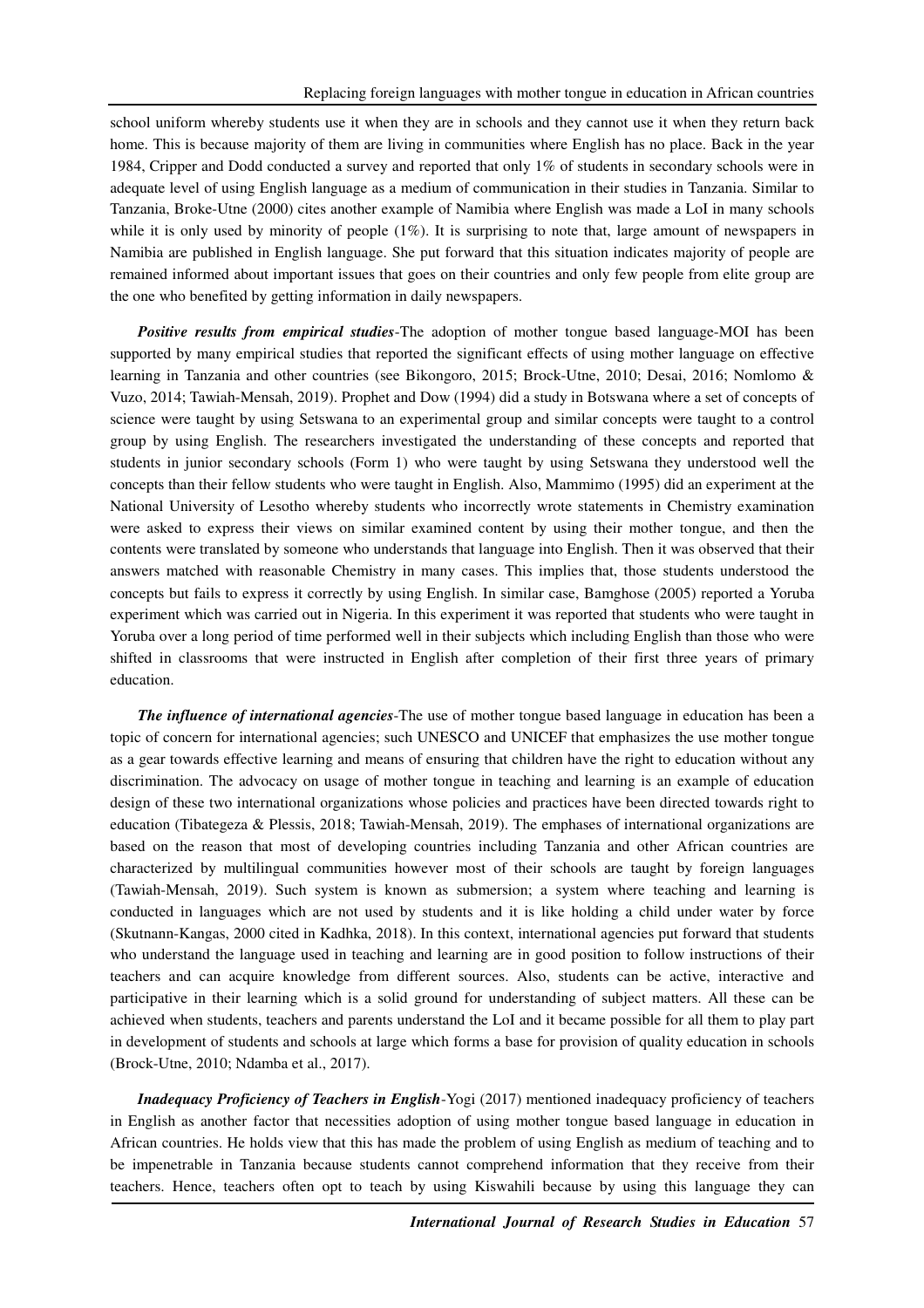### Dady, N.

understand each other with their students. Worse still, all formal communication and assessments in schools has to be executed in English language. Consequently, Allen (2008) notes that it has been difficulty for majority of teachers to teach English and most of them refuse to teach. In situation where they are forced to teach it teachers tend to teach it with low morale and they may not teach all classes as required in curriculum.

# *3.2 Factors that draws back attempts of using mother tongue based language in education in Tanzania and other African countries*

*Resistance from education stakeholders*-The idea of introducing mother tongue based language in teaching and learning received criticism from some of education stakeholders and pull back attempts of using mother tongue based language as LoI in some post-colonial countries including Tanzania. In relation to this situation, Swilla (2009) reported that the use of Kiswahili which is a mother tongue for majority of Tanzania has not yet being positively received by elite groups of people in Tanzania including high government officials and entrepreneurs. This can be seen in primary education where Kiswahili is used as a LoI while private primary schools use English as LoI. In this context, many parents who are high government officials and entrepreneurs prefer to send their children in private schools and remedial classes so that they can learn English and paying large amount of money which can be afforded at all by ordinary people (Swilla, 2009). Also, proficiency in English is used as a criterion of securing employment in highly paid positions in giant organizations. In this case, many students and parents prefer English as an ideal preparation and added advantage of competing in favorably working positions (Morrison & Lui, 2000). The view of English as linguistic capital was the reason for rejection and challenge of using mother tongue based language in some countries including Nepal, Hong Kong, India, Botswana and Ivory Coast (Kaijage, 2000).

Likewise, studies that were conducted on LoI in Uganda indicate that the adoption of local languages brought many positive results to students. These languages were used in some regions of the country especially those which are located in rural areas. In these areas, the uses of mother tongue based languages were accepted by pupils and teachers as it influences effective and efficient learning. Surprisingly, parents were not ready to use mother tongue based languages in instructing their children in schools and they rejected it by forcing to avoid putting into effect the policy of using mother tongue based language in schools (Altinyelken et al., 2014). In the same vein, it was reported that the use of mother tongue based language was marginalized in Kenya. In relation to this, it was reported that they use of mother tongue based languages was not welcomed in schools as it was done in Kiswahili and English. While this was happening, students were more confident when using mother tongue based languages and they were more active and expressed to understand their lessons. The situation went far as the use mother tongue based languages were prohibited and punishments were used for students who use it in schools (Spernes, 2012).

*Cost of producing new teaching and learning materials*-High cost embedded in changing and production of new teaching and learning materials is another factor that hinders adoption of mother tongue based language in teaching and learning in African countries. Tibategeza and Plessis (2018) note that the process of replacing English language with Kiswahili has been discourage by education stakeholders with to a reason that most of teaching and learning resources available in Tanzania have been written in English. So, it will be difficult for teachers to get basic learning resources when teaching in Kiswahili. In finding way to this challenge, stakeholders were reminded about importance of using locally produced materials but they did not agree with such recommendation with a view that such kind of process cannot be accomplished on time so they keep on insisting how resources in English language was still important (Tibategeza & Plessis, 2018).

In relation to this, we can recall the Kenya Education Commission referred to as Ominde report of 1964, which reported that it was not easy to start using Kiswahili as a LoI at that particular time due to high cost that was required to translate books and other important teaching materials to Kiswahili (Republic of Kenya, 1964). The consideration of translating learning materials is done with a primary reason that in current world, knowledge is power of winning in competitive economic environment, so it is important to read academic papers,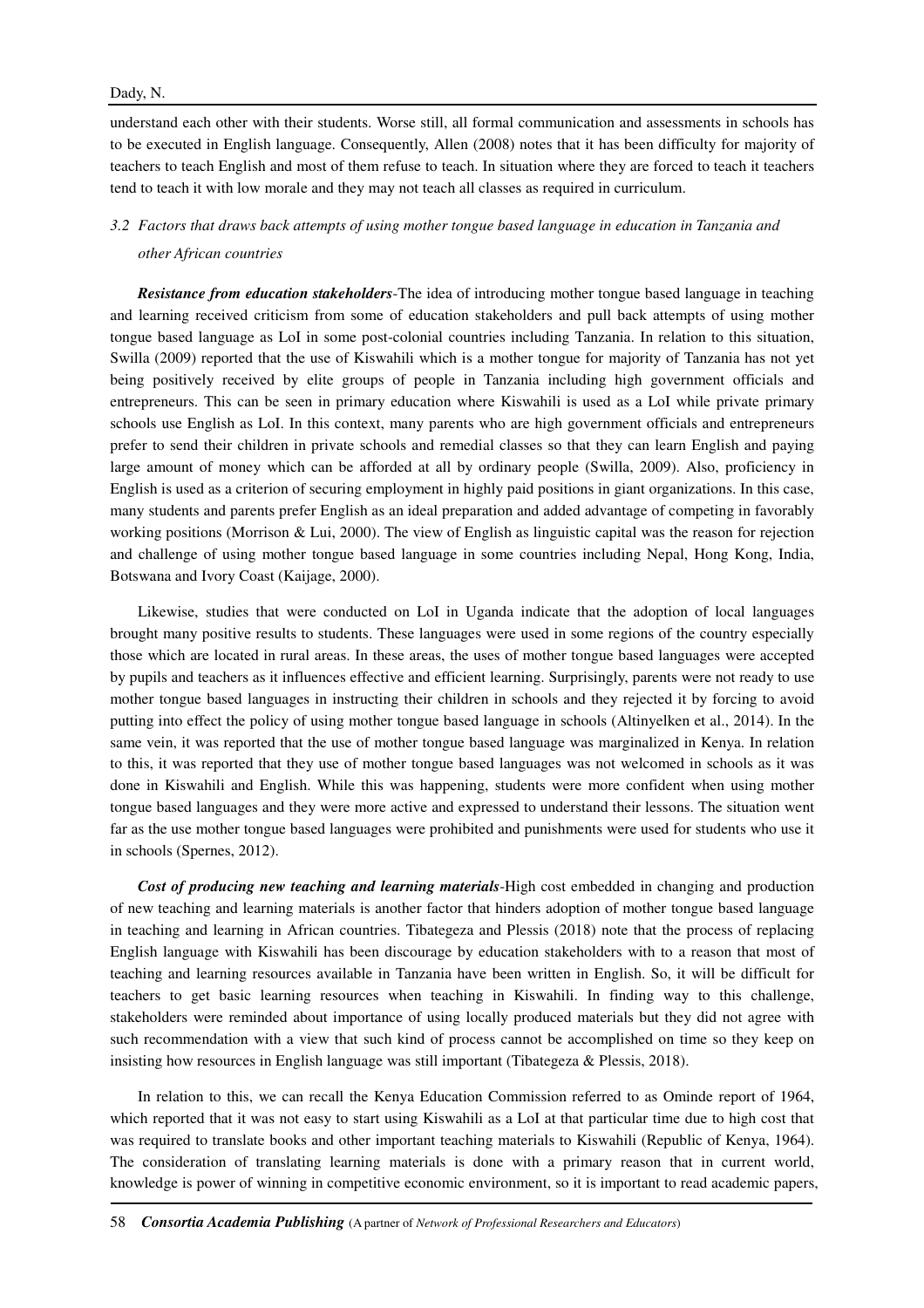books and scientific journals which most of them are written in English as observed by (Nunan, 2003). Also, according to Institute of Scientific Information, 90 percent of social science journals and 95 percent of science journals partially and completely use English (Lillis & Curry, 2010).

*The power of English language in economic development-*The prominence of English in current globalized world cannot be overemphasized. The language is used in many countries across the world and its usage are linked with prestige, civilization and power (Altbach, 2004). African countries have realized this and they are taking actions and all possible means of helping their students to acquire skills of this, particularly, by making it a LoI in schools. This move is done with a consideration that many of African countries are in course of developing their economies and they turn into English language as a vehicle for realizing this mission. English is known to be a language of commerce at global level and African countries are using it to build international trade partnership, attract foreign investors and extending tourism activities. English language is also used in expanding exports of commodities and good from Africa. In tourism sector which is important source of economic growth of many African countries English is also needed to attract large number of tourists by the leaders who organize different logistics and programs as well as for workers who guide tourists. For instances, Rwanda started to use English as language in schools in recent years. The leaders explained it vividly they opted to use so as to open economic doors and attract many foreign from developed countries whom majority of them speak English (McGreal, 2009).

### **4. Conclusion and recommendations**

In the context of past, present and future Tanzania, ideal language of teaching and learning was needed, it is needed and it will be needed as a powerful tool for delivering knowledge and skills which is important component in provision of quality education. The choice of suitable language of teaching and learning serves as foundation stone in successfully attainment of quality education; this is due to the primary reason that language is solely means of disseminating knowledge (Dube & Ncube, 2013). In this regard, it is very imperative for the Government of the United Republic of Tanzania to give due attention to the choice of LoI in order to realize its vision of building economic competitive nation by using education.

It is very important to note that the sociolinguistic situation of Tanzania is stable when compared to neighboring and other African countries. Therefore, strengthening effective use of both Kiswahili and English as LoI is something which need close attention than a movement of altering languages used in education. This needs to be done with a consideration that the government noticed deficiency in mechanisms of teaching both languages in Tanzania (Ministry of Education and Culture, 2014). By having well improved mechanisms of teaching English and Kiswahili, it means that students will be fluent in both languages which will be ideal move of enabling the nation to attain its vision of becoming middle income country by 2025. The most important thing to considered should be that the improvement of using English should not affect the use of Kiswahili as Jay (2001) warns that the growth of English at global level is threatening to abolish the use of mother tongue based language and cultures. In this regard, the improvement of English should be parallel with Kiswahili as insisted in 2014 Education and training Policy.

As long as students were able to learn and master mother tongue based language, in this case Kiswahili, they are likely to be fluent in second language, in this case English. This view is supported by the Affective Filter Hypothesis theory which explains that, there are individual rates of learning second language whereby other people can acquire skills of second language while other cannot even when all of them are exposed to the same environment of learning second language. This theory proposed affective filter which is kind of internal processing system which automatically screens incoming information basing on attitude, motivation, emotional states and needs of learners. In this regard, a range of negative factors will prevent input which learners receive and in turn affecting their progress of second language (Krashen, 1982). The learning of English language among students in Tanzania is surrounded by factors which affect progress of students, these including inadequate of facilities, poor teaching methods and limited use of language in their daily conversation. For instances, one the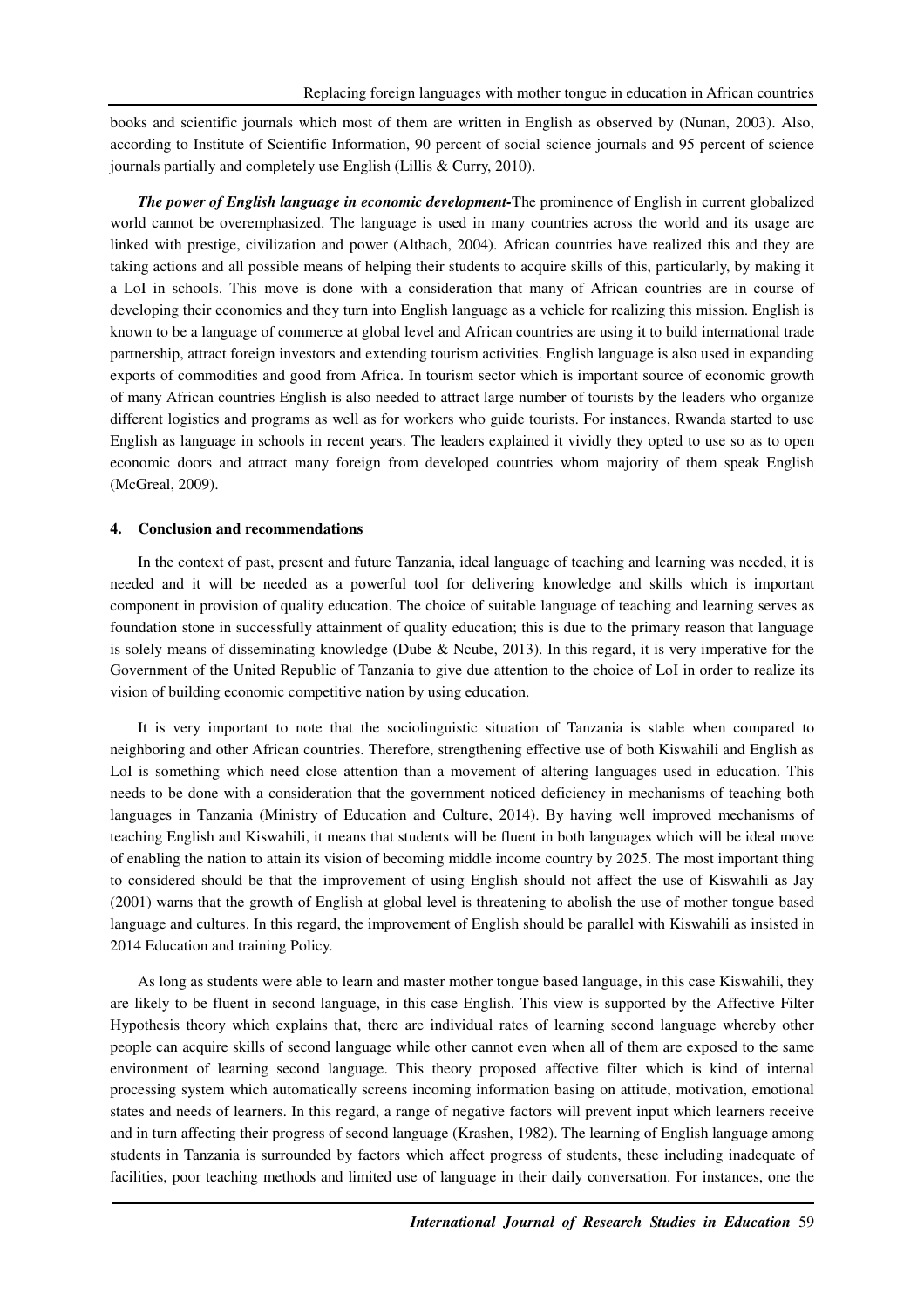### Dady, N.

Head of Secondary school revealed that only three among all of his 45 teachers were having good command of English necessary for effective teaching and interactions with students (Qorro, 2002). The situation is worse in public schools as a result some of the parents opt to send their children to private schools at very high costs which cannot be afforded by majority of parents (Suma & Rajan, 2006 as cited in Yogi, 2017).

While appreciating valuable recommendations of many studies that favored Kiswahili to be a medium of teaching and learning in all levels of education, given a reason that effective teaching and learning cannot be done by using English language, this paper suggests improvement of teaching and learning of English at lower levels so to provide students with solid foundation of communicating in English and hence enable to them to use it fluently in their post primary education. This will help them to understand concepts which are taught in their studies and hence cultivate students who are well prepared to compete at national, regional and global levels. Hence, it should not be a race of Kiswahili against English, and vise verse but a race of preparing good environment of using both languages for bright future of the country.

Hence, the focus and attention paid in discussing and debating on whether to use English or Kiswahili as a LoI in all levels should be redirected on how to improve the use of both languages and in turn making presence of both languages an asset rather than a problem. On one hand, this can be a perfect move of heightening the use of Kiswahili inside and outside of Tanzania with a consideration that it has deep rooted cultural, historical and political ties in Tanzania. On the hand, effective teaching and learning of English language will key ingredient in cultivating students who can competent at international level and playing active role of helping a country realize its vision of become a middle income country in the near future.

### **5. References**

- Alidou, H. (2004). *Medium of instruction in post-colonial Africa: Medium of instruction policies*. Lawrence Erlbaum Associates.
- Allen, K. (2008, August 18-19). *Primary school teachers and the problems faced with teaching the English language* [Paper presentation]. The Forum on Community of Practice of Learner Centered Learning in Tanzania, Kurasini, Tanzania.
- Altbach, P. G. (2004). Globalisation and the University: Myths and realities in an unequal world. *Tertiary Education and Management*, *10*, 3-25. https://doi.org/10.1080/13583883.2004.9967114
- Altinyelken, H. K., Moorcroft, S., & van der Draai, H. (2014). The dilemmas and complexities of implementing language-in education policies: Perspectives from urban and rural contexts in Uganda. *International Journal of Educational Development*, *36*, 90–99. https://doi.org/10.1016/j.ijedudev.2013.11.001
- Babaci-Wilhite, Z. (2013). Local languages of instruction as a right in education for sustainable development in Africa. *Sustainability*, *5*, 1994-2017. https://doi.org/10.3390/su5051994
- Bachore, M. M. (2014). Learners' success in mother tongue based classroom instruction and the attitudes and perceptions of school communities. *International Journal of Sociology of Education, 3*(2), 118-135.
- Bamghose, A. (2000). *Language and exclusion: The consequences of language policies in Afric*a. Münster.
- Bamghose, A. (2005). Mother tongue education: Lessons learnt from the Yoruba experience. In B. Brock-Utne & R. K. Hopson (Eds.), *Languages of instruction for emancipation: Focus on postcolonial contexts and consideration* (pp. 231-255). Mkuki na Nyota.
- Bikongoro, P. F. (2015). The relevance of language policy for instruction and assessment of secondary education in Tanzania: A Comparative analysis between the former Swahili and English medium students. *African Educational Research Journal*, *3*(1), 1-8.
- Brock-Utne, B. (2000). *Whose education for all? Recolonization of the African mind*. Falmer Press.
- Brock-Utne, B. (2005). *The continued battle over Kiswahili as the language of instruction in Tanzania*. Mkuki na Nyota.
- Brock-Utne, B. (2010). Research and policy on the language of instruction issue in Africa. *International Journal of Educational Development, 30*(6), 636-645. https://doi.org/10.1016/j.ijedudev.2010.03.004
- Brock-Utne, B. (2012). Language policy and science: Could some African countries learn from some Asian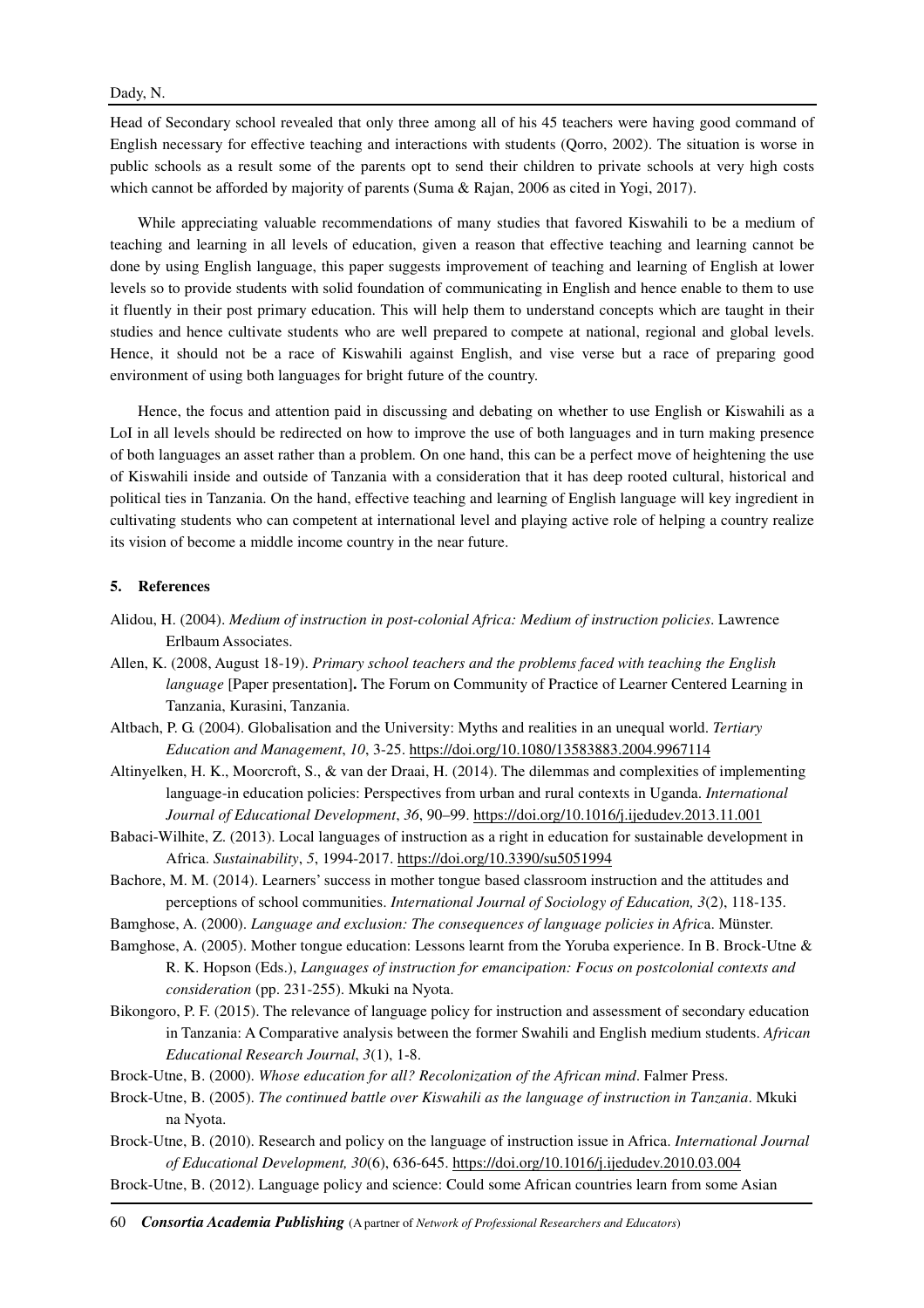countries? *International Review of Education*, *58*, 481-503. https://doi.org/10.1007/s11159-012-9308-2

- Criper, C., & Dodd, W. (1984). *Report on the teaching of the English language and its use as a medium of education in Tanzania*. Ministry of National Education.
- Cummins, J. (2000). *Language, power and pedagogy: Bilingual children in crossfire*. Clevedon. https://doi.org/10.21832/9781853596773
- De Klerk, V. (2002). Language issues in our schools: Whose voice counts? *Perspectives in Education*, *20*(1),  $1-14.$
- Desai, Z. (2016). Learning through the medium of English in multilingual South Africa: Enabling or disabling learners from low income contexts? *Comparative Education, 52*(3), 343-358. https://doi.org/10.1080/03050068.2016.1185259
- Dube, L., & Ncube, B. (2013). Language policy and linguistic rights in post-colonial Zimbabwe: The case of IsiNdebele. *Greener Journal of Social Sciences*, *3*(5), 249-255. https://doi.org/10.15580/GJSS.2013.5.030413511
- Green, B. N., Johnson, C. D., & Adams, A. (2006). Writing narrative literature reviews for peer-reviewed journals: Secret of the trade. *Journal of Chiropractic Medicine, 5*(3), 101-117. https://doi.org/10.1016/S0899-3467(07)60142-6
- Jay, P. (2001). Beyond discipline? Globalization and future of English. *Modern Language Association of America*, *116*(1), 32-47.
- Kadhka, B. K. (2018). Mother tongue education: A quest of quality and access in education. *Journal of NELTA Surkhet,* 5, 65-74. https://doi.org/10.3126/jns.v5i0.19489
- Kaijage, E. S. (2000). *Faculty of commerce and management graduates and their employers: A tracer study.*  University of Dar es Salaam.
- Komba, S. C., & John, D. (2015). Investigation of pupils' English language abilities in Tanzania: The case of English medium primary schools. *World Journal of English Language*, *5*(1), 56-64. https://doi.org/10.5430/wjel.v5n1p56
- Krashen, S. (1982). *Principles and practice of second language acquisition*. University of Southern California.
- Lillis, T., & Curry, M. (2010). *Academic writing in a global context. The politics and practices of publishing in English*. Rutledge.
- Lwaitama, A. F., & Rugemalira, J. M. (1990). *The English language support project in Tanzania. Language in Education in Africa: A Tanzanian perspective*. Multilingual Matters.
- Mammimo, L. (1995). Teaching/learning theoretical chemistry at undergraduate level. *Southern Africa Journal of Mathematics and Science Education*, *2*, 1-2.
- Mazrui, A. A., & Mazrui, A. M. (1995). *Swahili, state and society: The political economy of an African language*. East African Educational Publishers.
- Mazrui, A. M. (2002). The English language in African education: Dependency and decolonization. In J. W. Tollefson (Ed.), *Language policies in education: Critical issues* (pp. 267-281)*.* Lawrence Erlbaum Associates.
- McGreal, C. (2009, January 15). Why Rwanda said adieu to French. *The Guardian.*

Ministry of Education and Culture Tanzania. (2014). *Education and training policy*. Retrieved from http://webcache.googleusercontent.com/search?q=cache:http://www.tanzania.go.tz/egov/uploads/docum ents/education\_and\_Training\_Policy\_sw.pdf

- Morrison, K., & Lui, I. (2000). Ideology, linguistic capital and the medium of instruction in Hong Kong. *Journal of Multilingual and Multicultural Development*, *21*(6), 471-486. https://doi.org/10.1080/01434630008666418
- Mose, P. N. (2017). Language-in-education policy in Kenya: Intention, interpretation, implementation. *Nordic Journal of African Studies, 26*(3), 215-230.

Mpemba, T. (2007). *Tanzanian policy makers' reluctance to sanction Kiswahili instructional medium in post-primary education: How do learners and instructors cope with or resist the English medium policy*? [Unpublished thesis]. University of Dar es Salaam, Dar es Salaam, Tanzania.

Ndamba, G. T., van Wyk, M. M., & Sithole, J. C. (2017). Competing purposes: Mother tongue education benefits